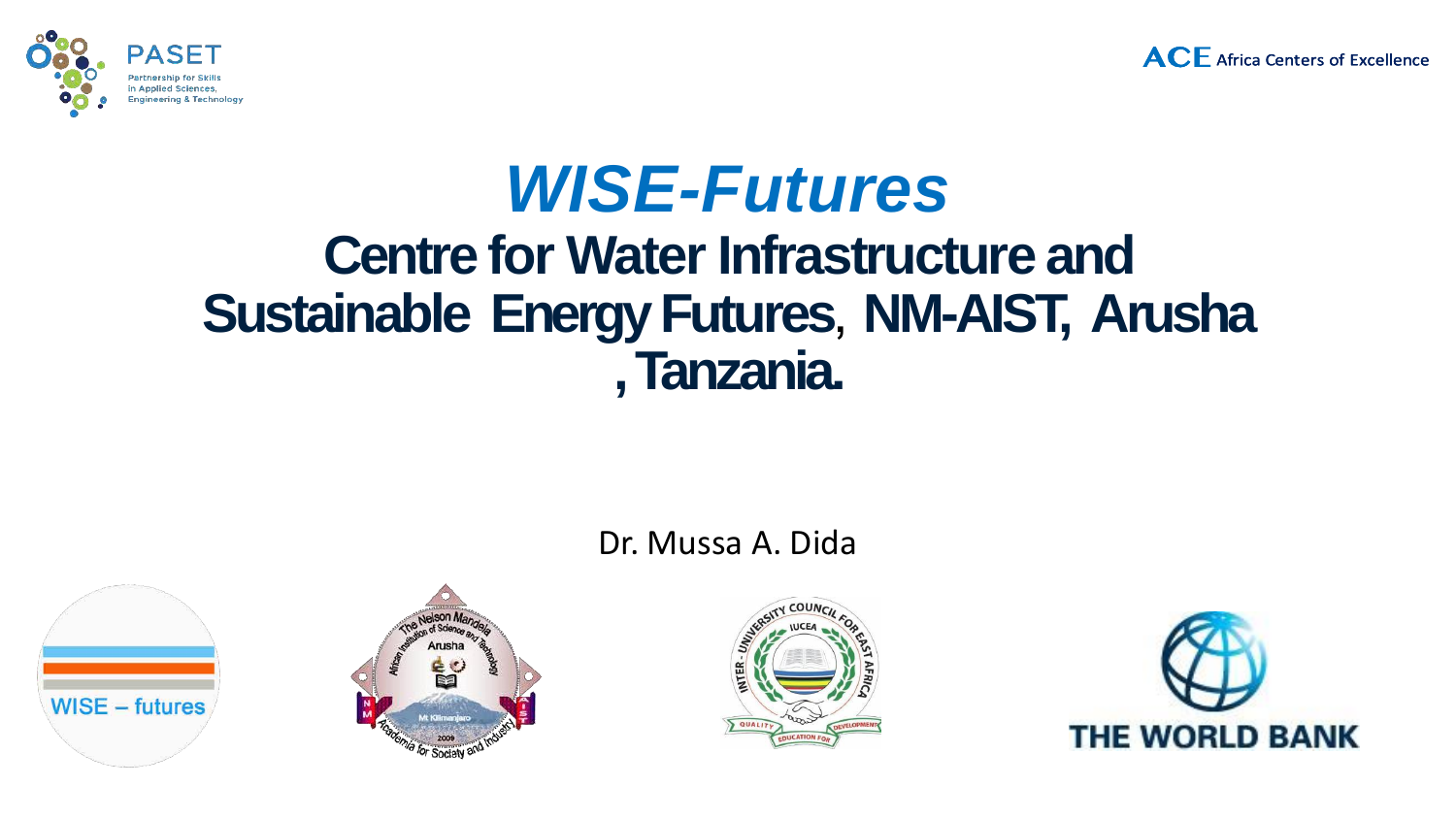





### **Key Development Challenges:**

Water, Sanitation and Energy security in the region

## **Vision:**

To achieve excellence in teaching, learning, research, and outreach in water, sanitation, and energy security.

## **Mission:**

• Provide excellent learning environment for graduates to specialize in water and energy related fields.

• Provide stimulating environment for early career researchers solving pressing problems related to water, sanitation and energy security

• Strengthen regional and international research collaboration in order to promote the development of cutting edge solutions to water, sanitation, and energy challenges

**Incubation Center**: In establishment phase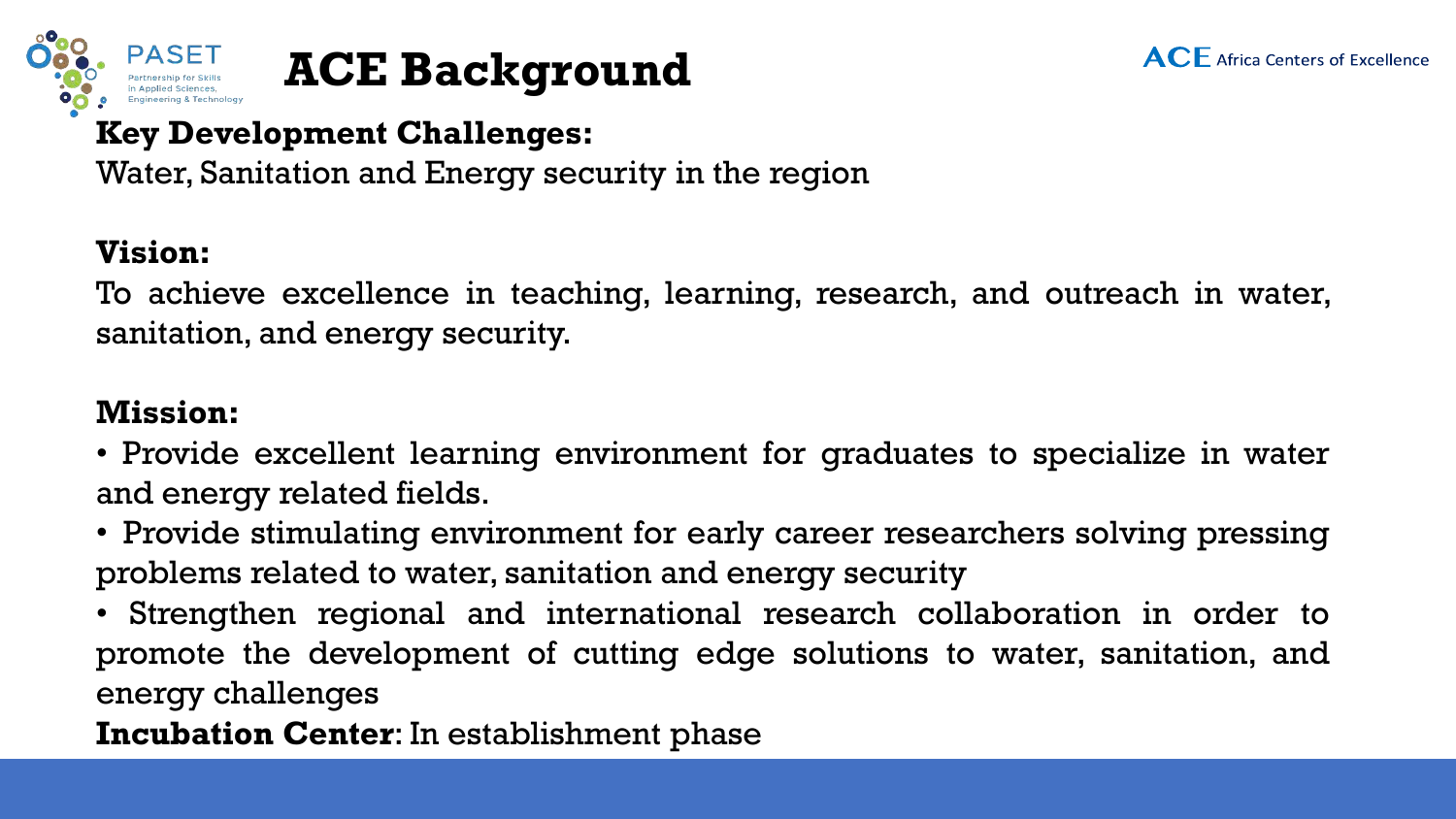

## **Focus Areas**



#### **ACE** Africa Centers of Excellence

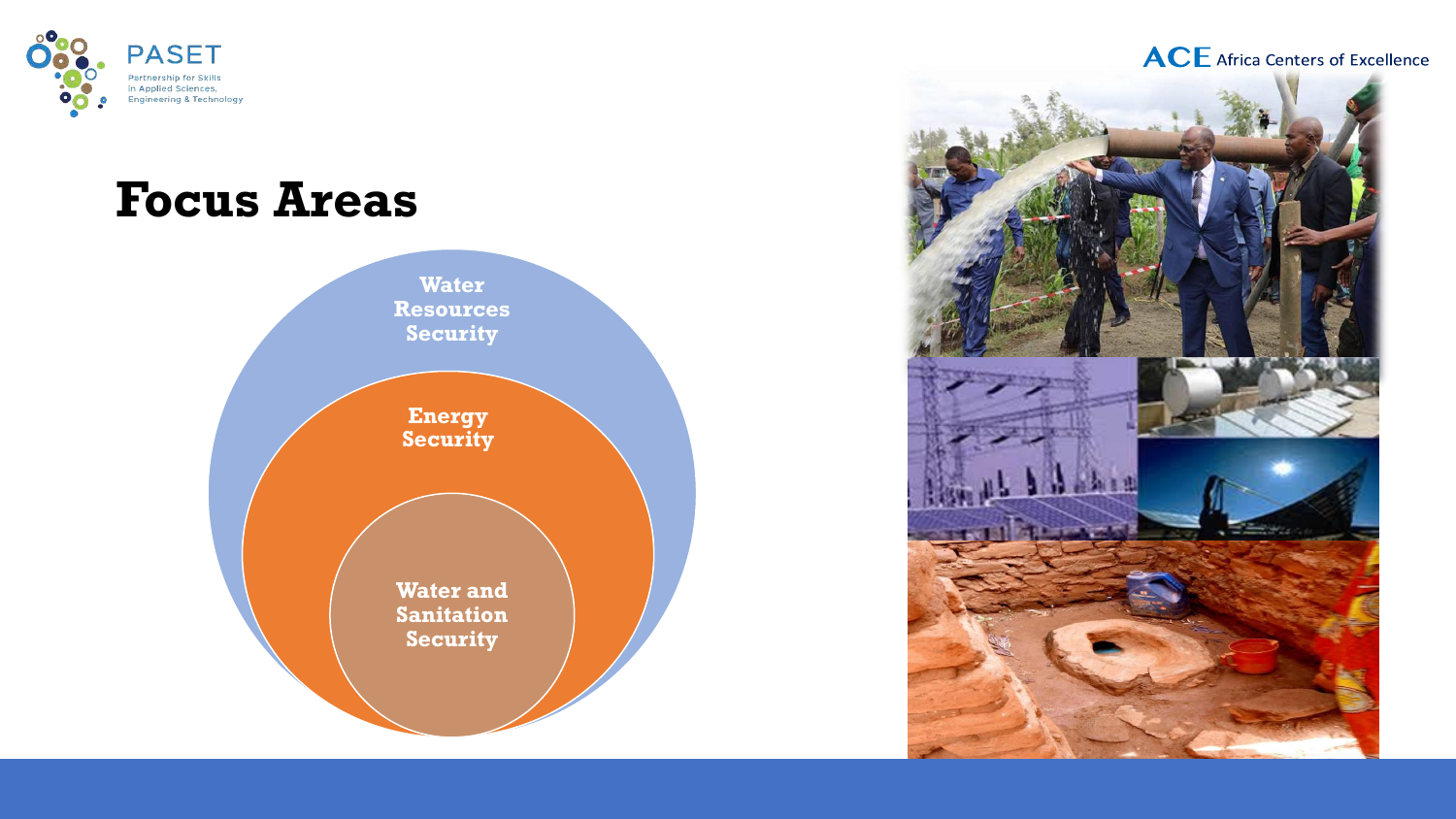

# **Centre Core Activities Learning**

**Excellence**

- **ACE** Africa Centers of Excellence
- Strengthening and developing newMSc. and PhDProgrammes
- Short courses/apprentice
- Staff & student exchange

**Outreach/ Partners**

**Research Excellence**

- Research chairs
	- **Conferences**
- Staff & student exchange
- Industry linkage  **Collaboration**
- Internship
- Student mentorship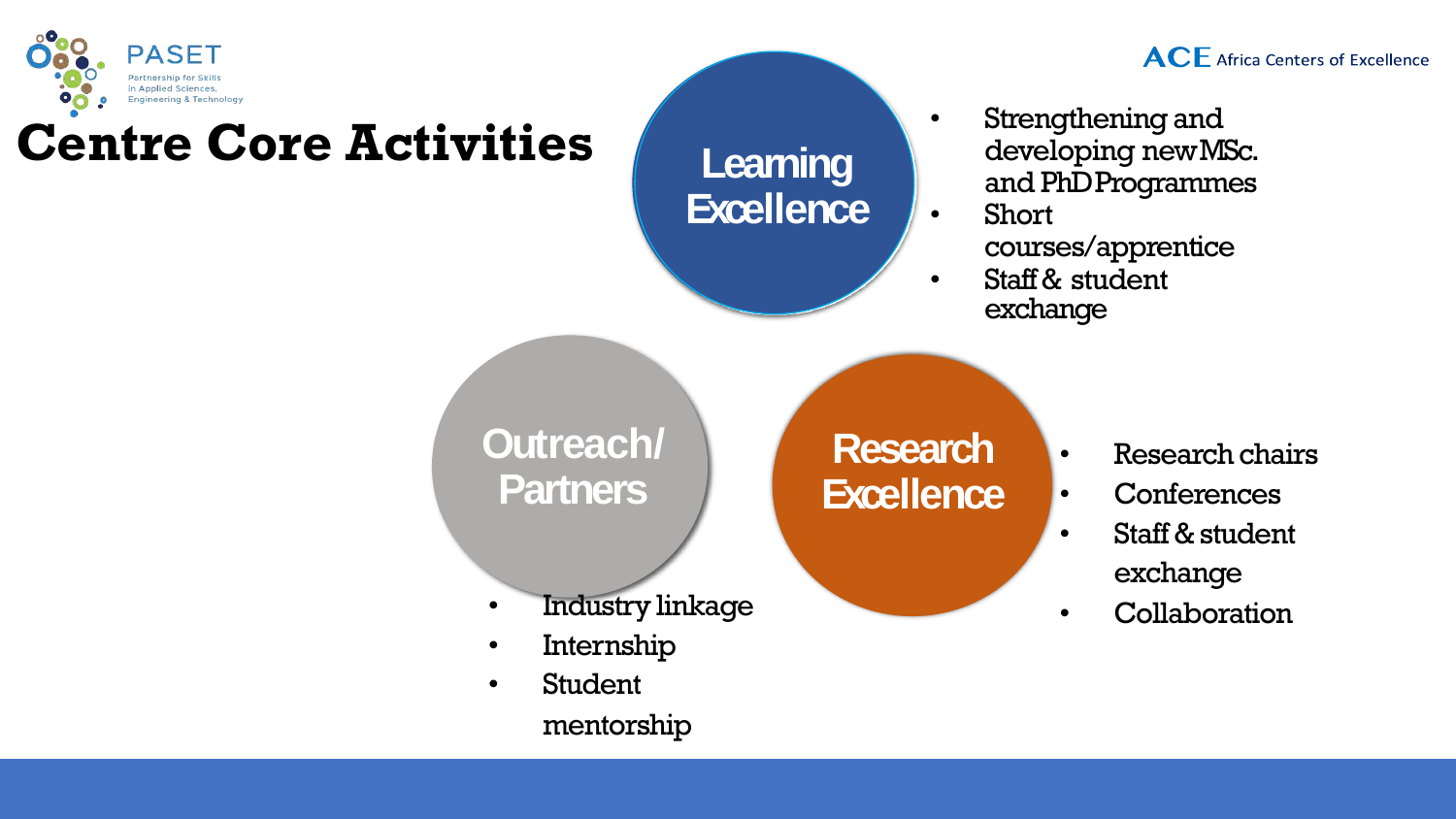



## Research and Innovation Topics



- waste management for textile sludge.
- $\checkmark$  Human biogas for home applications.
- $\checkmark$  Solar DC power inverter for home use.
- $\checkmark$  A demand side management of a small hybrid micro grid.
- $\checkmark$  Electrochemical Capacitive deionization stack design for desalination
- $\checkmark$  climate change issues on hydrological cycle and water resources

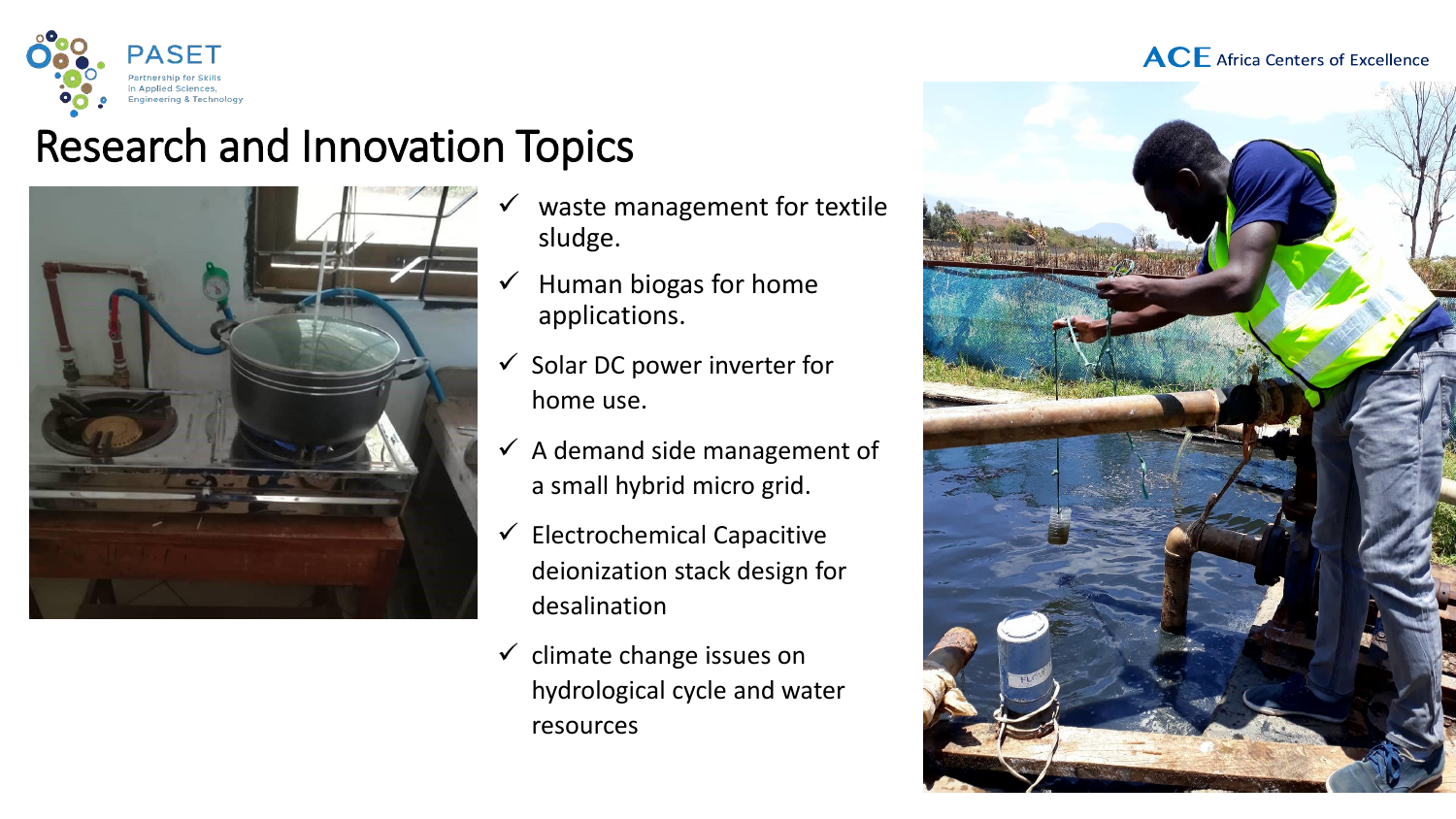



## Areas of Collaboration

### **For Partner Universities**

- Exchange of professors and researchers
- Exchange of students (PhD and Master)
- Collaborative research and joint academic meetings
- Exchange of information, publications and materials for academic purposes
- Resource Mobilization (Proposal write-ups)
- Academic programs reviews

## **For Partner Companies**

- Joint Professional Short Courses, Workshops and trainings
- Support of Staff and Student Exchange/Visit
- Donation of research equipment (e.g. Drone machine, Cabin filter Machine etc.).